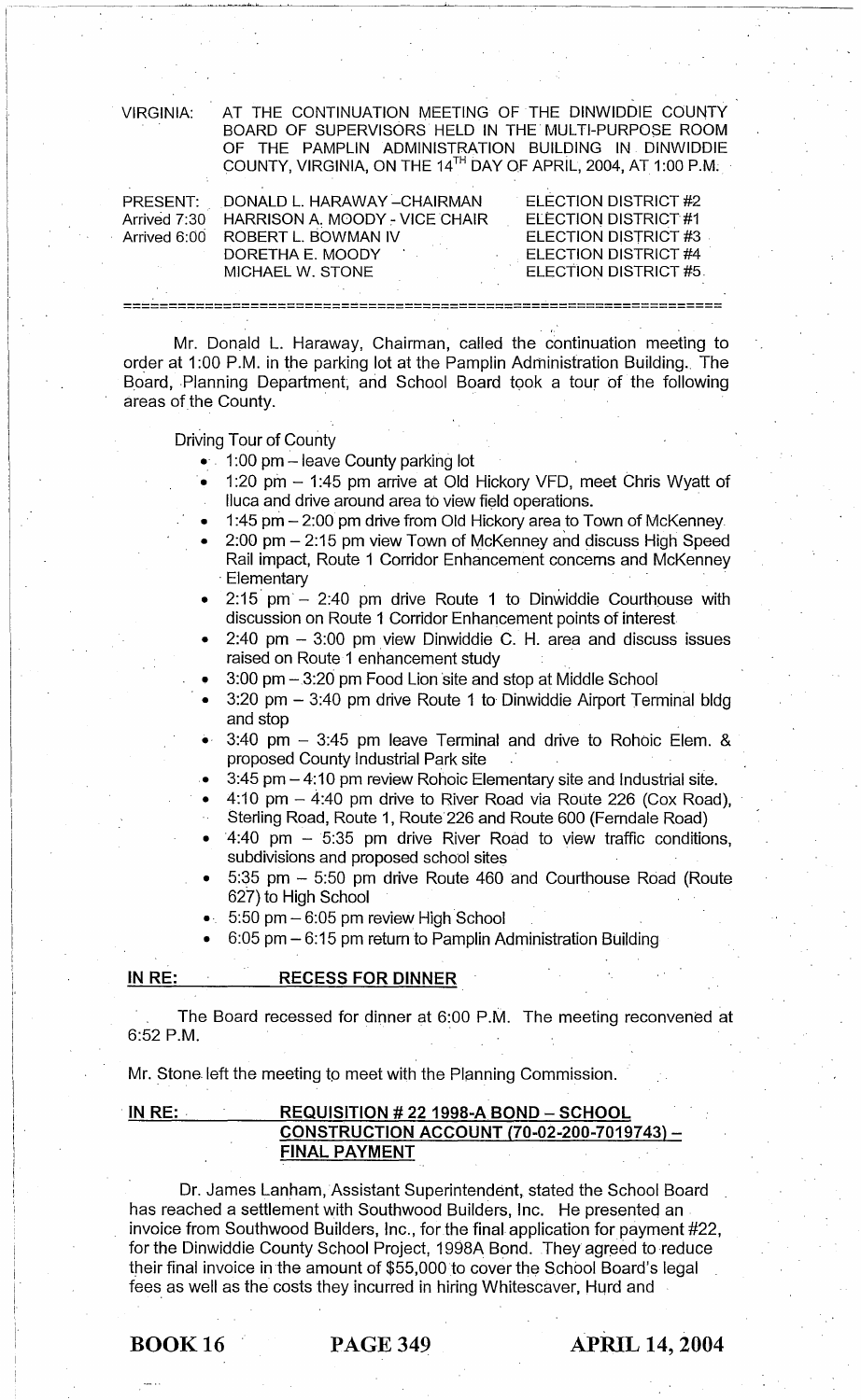$\mathcal{L}(\mathcal{A})$  .

 $\frac{1}{2}$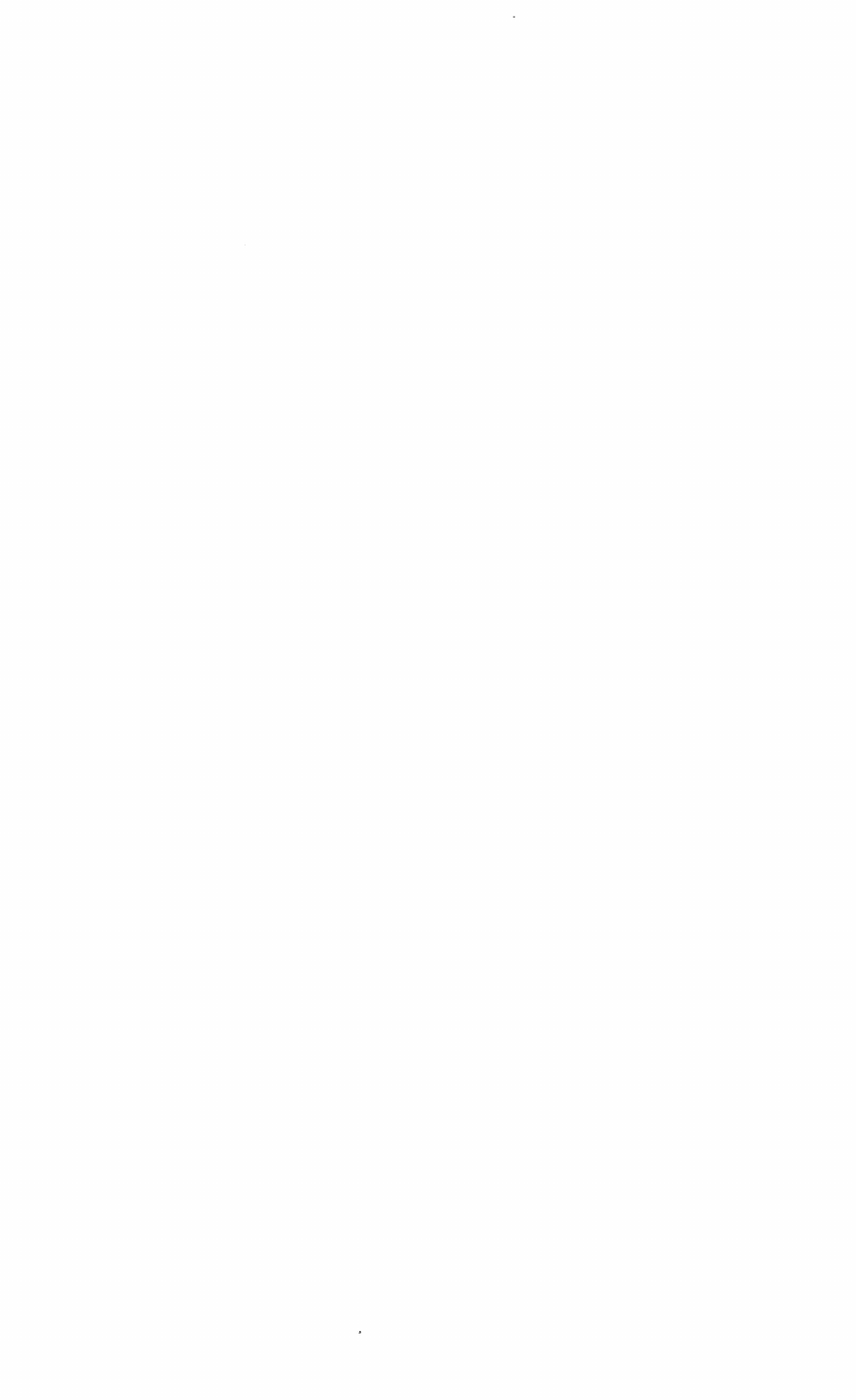Obenchain as the HVAC consultants. He explained that the HVAC system is working properly and they got the warranty from Johnson Controls, which is what they really wanted. He requested that the Board approve requisition #22 in the amount of \$256,684.

 $\leftarrow \hat{\mathsf{n}}$ 

باب عادنا

Upon motion of Mr. Bowman, Seconded by Ms. Moody, Mr. Bowman, Ms. Moody, Mr. Haraway, voting "Aye",

BE IT RESOLVED by the Board of Supervisors of Dinwiddie County, Virginia that Requisition Number #22 -1998A (70-02-200-7019743), which is the final payment in the amount of \$256,684.00, was approved and funds appropriated for CIP expenses from the Dinwiddie County School Project, 1998A Bond.

# IN RE: TRANSFER FUNDS TO SCHOOL CAPITAL ACCOUNT & CLOSE OUT SUN TRUST ACCOUNT FOR SCHOOL CONSTRUCTION 1998-A & 1998-B BOND

Dr. Lanham stated there are sufficient funds remaining at the School Board's disposal to complete any remaining issues at the Dinwiddie Elementary School, including landscaping and some site work. The School Board asked that the Board of Supervisors place the funds identified below in the school capital account for the school division to draw on to complete this work. The officials at SunTrust have recommended this, because an arbitrage problem would be encountered if the funds were left on deposit with them. A monthly accounting of the expenditure of these funds, and a guarantee that they will be spent only on the Dinwiddie Elementary School will be sent to the Board. The total to be deposited in the capital account will be \$155,319.39, composed of the following funds:

| Total to be transferred to the School Capital Account                                                   | \$155,319.39 |              |
|---------------------------------------------------------------------------------------------------------|--------------|--------------|
| Balance remaining in 1998B Construction Bond Fund                                                       |              | \$40,420.26  |
| Balance remaining in 1998A Construction Bond Fund                                                       |              | \$4,899.13   |
| Transfer from Dinwiddie County as payment for the generator<br>installed at Dinwiddie Elementary County |              | \$110,000.00 |

Dr. Lanham stated if this plan is approved, the maintenance department will be authorized to proceed with completing any remaining repair issues at Dinwiddie elementary and work to complete landscaping and site work.

Upon motion of Mr. Bowman, Seconded by Ms. Moody, Mr. Bowman, Ms. Moody, Mr. Haraway, voting "Aye",

BE IT RESOLVED by the Board of Supervisors of Dinwiddie County, Virginia that the School Board is authorized to transfer \$155,319.39, listed above, to the School Capital Account and close out the Sun Trust Account for the Dinwiddie School Construction 1998-A & B Bond account. The School Board will provide a monthly accounting of the expenditures of the funds to Administration with a guarantee that the funds will be spent only on the Dinwiddie Elementary School project.

#### IN RE: RESOLUTION DECLARING ADMINISTRATIVE PROFESSIONALS WEEK - APRIL 18-24, 2004

Upon motion of Ms. Moody, Seconded by Mr. Bowman, Mr. Bowman, Ms. Moody, Mr. Haraway, voting "Aye", the following resolution was adopted.

WHEREAS, Administrative professionals including secretaries, administrative assistants, office managers and other administrative support staff represent one of the largest segments of the world's workforce, and

BOOK 16 PAGE 349 APRIL 14, 2004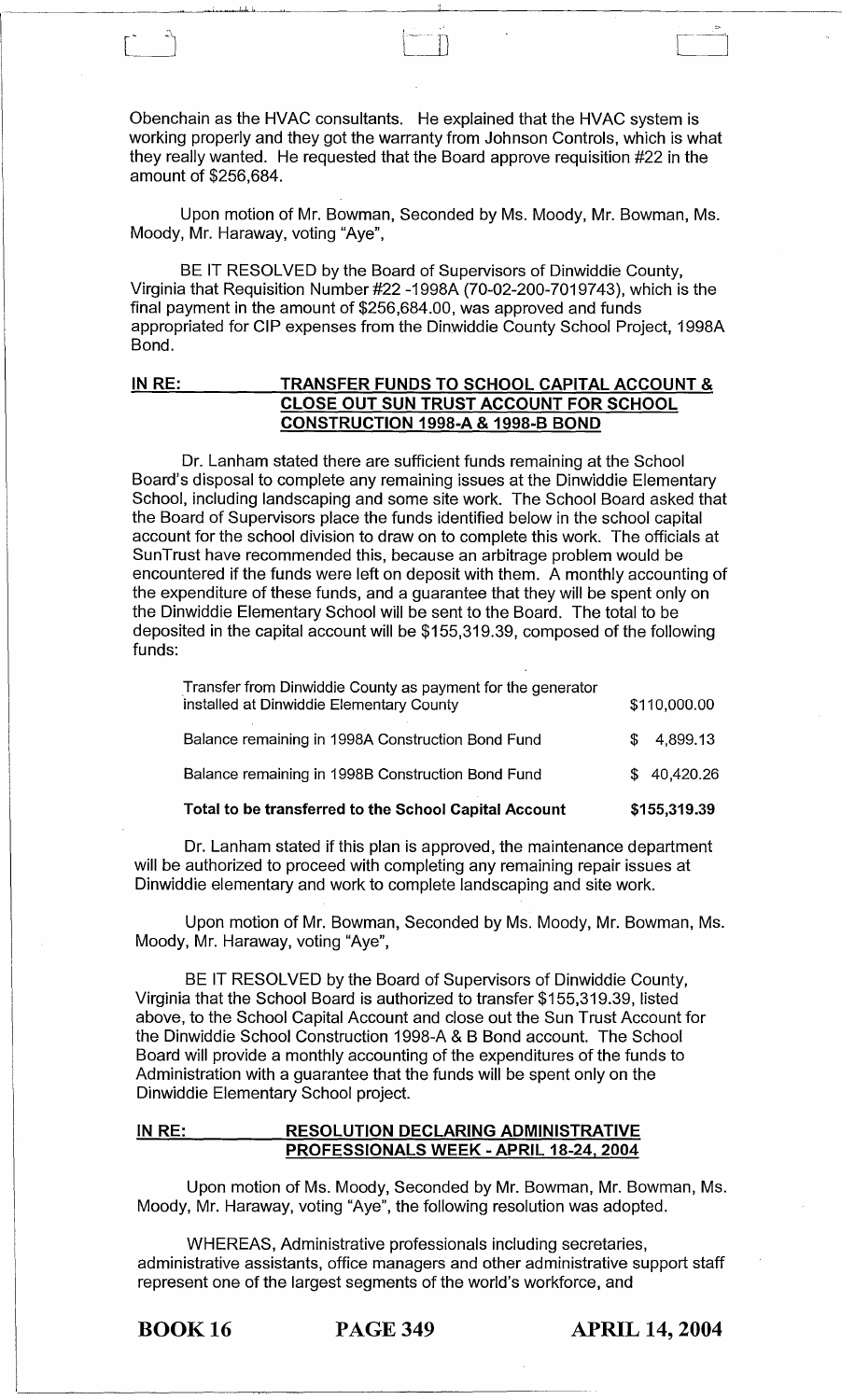WHEREAS, Administrative professionals are those who master technology, effectively utilize their interpersonal and communication skills; manage projects and organize the office; apply their creativity to solve problems; and most importantly, have the willingness to learn and accept new challenges, and

WHEREAS, Administrative professionals are vital contributors in today's team-oriented work environment and are key front-line public relations ambassadors for their organizations, and

WHEREAS, Companies and organizations that invest in training and development and make a commitment toward delegating responsibilities that better utilize the skills of their administrative employees will have the best opportunity to excel in the 21<sup>st</sup> century and beyond, and

WHEREAS, Administrative Professionals week, formerly known as National Secretaries Week, was founded in 1952 to recognize the contributions of secretaries and other office support staff in business and government and to attract people to secretarial careers, and

WHEREAS, Administrative Professionals Week is sponsored by the International Association of Administrative Professionals and is celebrated worldwide, bringing together millions of people for various community events, educational seminars, and individual corporate activities, and

NOW THEREFORE BE IT RESOLVED that the Board of Supervisors of Dinwiddie County, Virginia, hereby proclaim the week of April 18-24, 2004 as Administrative Professionals Week, saluting the valuable contributions of administrative professionals in the workplace.

#### IN RE: CLOSED SESSION

Mr. Bowman stated I move to close this meeting in order to discuss matters exempt under section:

### Industrial Development - §2.2-3711 A. 5; Real Property Acquisition - §2.2-3711 A. 3;

Ms. Moody seconded the motion. Ms. Moody, Mr. Bowman, Mr. Haraway, voting "Aye", the Board moved into the Closed Meeting at 7:24 P.M.

The meeting reconvened into Open Session in the Multi-purpose Room at 8:01 P.M.

#### IN RE: CERTIFICATION

Whereas, this Board convened in a closed meeting under §2.2-3711 A. 5 of the Code of Virginia - Industrial Development and Real Property Acquisition - §2.2-3711 A. 3

And whereas, no member has made a statement that there was a departure from the lawful purpose of such closed meeting or the matters identified in the motion were discussed.

Now be it certified, that only those matters as were identified in the motion were heard, discussed or considered in the meeting.

Upon motion of Mr. Moody, Seconded by Mr. Bowman, Mr. Bowman, Ms. Moody, Mr. Moody, Mr. Haraway, voting "Aye", this Certification Resolution was adopted.



BOOK 16 PAGE 350 APRIL 14, 2004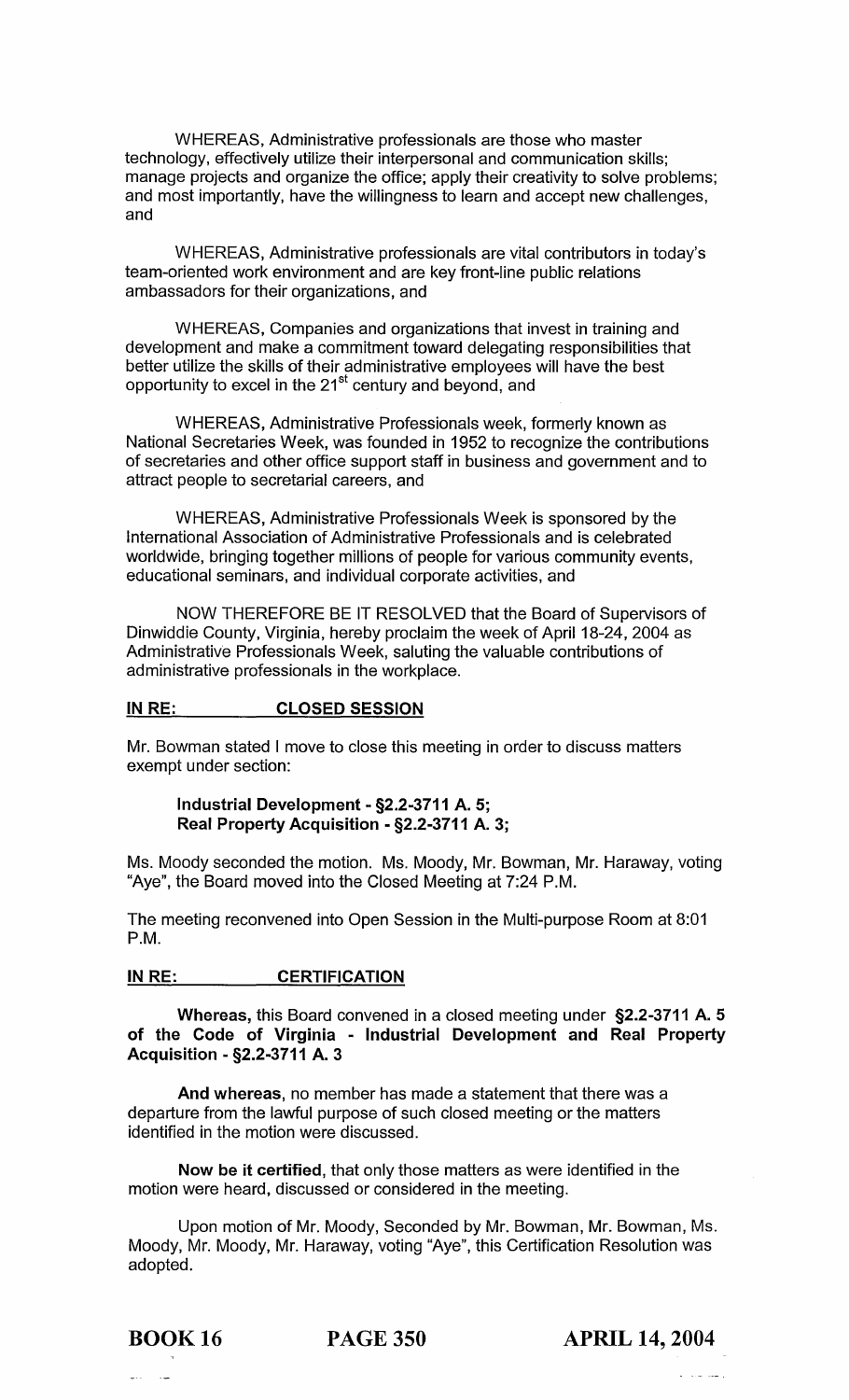#### IN RE: **DISCUSSION OF SCHOOLS CAPITAL IMPROVEMENT PROGRAM**

\_\_ ~ \_\_\_ ~ \_\_\_ ~ \_\_ ~\_~..,..JI ....... I,. ~" -----'~ \_\_ ~ \_\_\_ \_\_\_\_\_"\_\_ \_\_\_\_\_\_ ~ \_\_\_\_\_\_\_\_\_\_\_ \_

The Board of Supervisors met with the School Board, and members of the Industrial Development Authority to continue their discussion of the School Capital Improvement Program.

Dr. Lanham distributed copies of the School Board's original goals for the building programs. He then outlined the new goals of the School Board and Staff for the building options.

- 1) Work within realistic financial parameters
- 2) Avoid building decision that is contrary to instructional goals that might endanger academic progress of the last four years

He stated rather than to continue going over the School Board's views he would like for the Board members to discuss what their ideas were for the School CIP.

Each Board member took a few minutes to express what their thoughts were for the School projects. All of the Board members felt the major issues were at the Middle School, Rohoic Elementary and the High School and agreed that the plans would have to come within a price range that the citizens could afford.

The School Board members and Staff felt it would be best to build a new High School and move the Middle School to the existing High School and renovate it. Build a new Elementary School with core facilities for 700 and renovate Rohoic Elementary for a head start program.

Dr. Lanham and Dr. Charles Maranzano presented the following scenario:

| New Elementary         | \$12 million  |
|------------------------|---------------|
| New High School        | \$45 million  |
| Renovate MS/HS         | \$ 3 million  |
| <b>Renovate Others</b> | \$1.9 million |
|                        | \$62 million  |

Mr. Bowman presented an alternate scenario:

| Renovate Rohoic      | \$ 2 million |
|----------------------|--------------|
| New Elementary       | \$12 million |
| Renovate High School | \$10 million |
| Improve Mid School   | \$30 million |
|                      | \$54 million |

It was the consensus of the School Board members and Staff that this plan would not facilitate the needs of the students. There was a great deal of time spent on discussing what the problems were at the Middle School, Rohoic, and High School.

Mr. Haraway commented that the Board members agreed that \$55 million dollars was the maximum amount that they felt the County could afford to allocate for the projects. He asked Mr. Charles Johnson, Chairman, IDA what their feelings were since they were the ones that would be authorizing the bond. Mr. Johnson commented the IDA members needed more information before they could make any comments or decisions. He did stress the need for the School Board to get this information out to the public who would be paying the bill.

The Board of Supervisors, School Board members, IDA members and Staff all agreed there are "needs" and would work together towards finding some solutions.

<del>। न</del>

BOOK 16 PAGE 350 **APRIL 14, 2004**